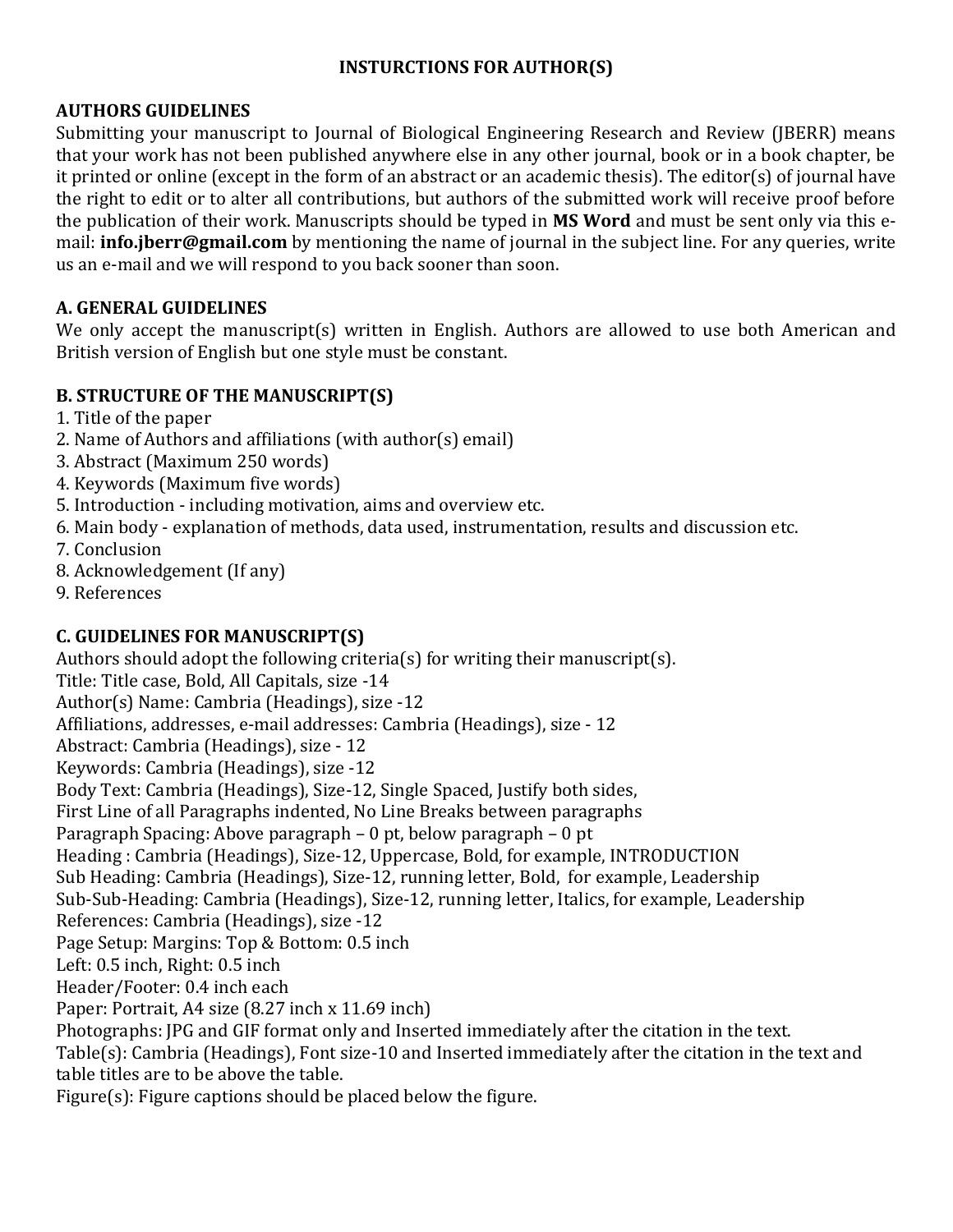#### **D. INSTRUCTIONS ABOUT TITLE PAGE**

Title page is generally a separate page and come before the text of the manuscript. It should include following details in the given format & sequence:

# **TYPE THE TITLE OF PAPER**

**First Author1, Second Author2, Third Author<sup>3</sup>**

Department (Optional), Name of Organization, State, Country Department (Optional), Name of Organization, State, Country Department (Optional), Name of Organization, State, Country **\*Corresponding Author's Email: author@mail.com**

## **E. REFERENCES**

References should be numbered consecutively in the order in which they are first mentioned in the text (not in alphabetic order). Identify references in text, tables, and legends by Arabic numerals in parenthesis/bracket like- [1]. References cited only in tables or figure legends should be numbered in accordance with the sequence established by the first identification in the text of the particular table or figure. Use the style of the examples below, which are based on the formats used by the NLM in Index Medicus. The titles of journals should be abbreviated according to the style used in Index Medicus. Use complete name of the journal for non-indexed journals. Avoid using abstracts as references. Information from manuscripts submitted but not accepted should be cited in the text as "unpublished observations" with written permission from the source. Avoid citing a "personal communication" unless it provides essential information not available from a public source, in which case the name of the person and date of communication should be cited in parentheses in the text. For scientific articles, contributors should obtain written permission and confirmation of accuracy from the source of a personal communication. The commonly cited types of references are shown here, for other types of references such as electronic media, newspaper items, etc. please refer to ICMJE Guidelines (http://www.icmje.org).

## **Articles in Journals**

1. Devi KV, Pai RS Antiretrovirals: Need for an Effective Drug Delivery. Indian J Pharm Sci 2006;68 :1- 6.List the first six contributors followed by et al.

2. Volume with supplement: Shen HM, Zhang QF. Risk assessment of nickel carcinogenicity and occupational lung cancer.Environ Health Perspect 1994; 102 Suppl 1:275-82.

3. Issue with supplement: Payne DK, Sullivan MD, Massie MJ. Women's psychological reactions to breast cancer. Semin Oncol 1996; 23 (1, Suppl 2):89-97.

## **Books and Other Monographs**

1. Personal author(s): Ringsven MK, Bond D. Gerontology and leadership skills for nurses. 2nd ed. Albany (NY): Delmar Publishers; 1996.

2. Editor(s), compiler(s) as author: Norman IJ, Redfern SJ, editors. Mental health care for elderly people. New York: Churchill Livingstone; 1996.

3. Chapter in a book: Phillips SJ, Whisnant JP Hypertension and stroke. In: Laragh JH, Brenner BM, editors. Hypertension: pathophysiology, diagnosis, and management. 2nd ed. New York: Raven Press; 1995. p. 465-78

## **For Website:**

Last name, First name. "Article Title." *Website Title.* Publisher of Website, Day Month Year article was published. Web. Day Month Year article was accessed. <URL>.